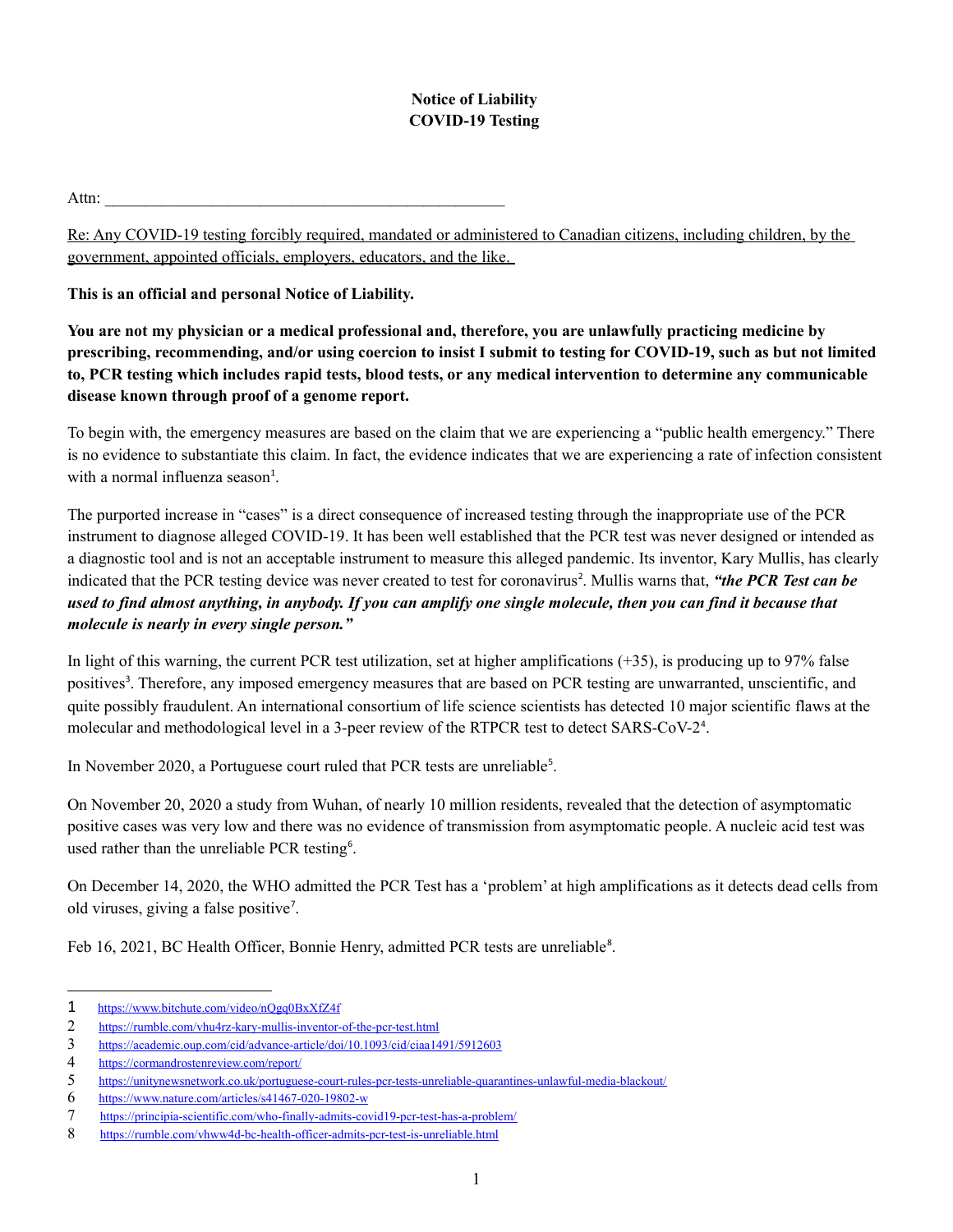On April 8, 2021, the Austrian court ruled the PCR was unsuited for COVID testing<sup>[9](#page-1-0)</sup>.

On April 8, 2021, a German Court ruled against PCR testing stating, *"the test cannot provide any information on whether a person is infected with an active pathogen or not, because the test cannot distinguish between "dead" matter and living matter.*"<sup>[10](#page-1-1)</sup>

On May 8, 2021, the Swedish Public Health Agency stopped PCR Testing for the same reason<sup>[11](#page-1-2)</sup>.

On May 10th, 2021, Manitoba's Chief Microbiologist and Laboratory Specialist, Dr. Jared Bullard testified under cross examination in a trial before the court of Queen's Bench in Manitoba, that PCR test results do not verify infectiousness and were never intended to be used to diagnose respiratory illnesses.<sup>[12](#page-1-3)</sup>

**On July 21, 2021 - Innova Medical Group Recalled Unauthorized SARS-CoV-2 Antigen Rapid Qualitative Test with Risk of False Test Results.** The FDA has identified this as a Class I recall, the most serious type of recall. Use of these devices may cause serious injuries or death $13$ .

On July 21, 2021 the CDC sent out a "Lab Alert revoking the emergency use authorization to RT-PCR for COVDI-19 testing and encourages laboratories to adopt a multiplexed method that can facilitate detection and differentiation of SARS-CoV-2 and influenza viruses"<sup>[14](#page-1-5)</sup>.

The Nuremberg Code<sup>[15](#page-1-6)</sup>, to which Canada is a signatory, states that it is essential before performing a medical procedure on human beings, that there is voluntary informed consent. It also confirms, a person involved should have legal capacity to give consent, without the intervention of any element of force, fraud, deceit, duress, overreaching, or other ulterior form of constraint or coercion; and should have sufficient knowledge and comprehension of the elements of the subject matter involved as to enable him/her to make an understanding and enlightened decision.

Nuremberg Code: Article 6, section 1:

Any preventive, diagnostic and therapeutic medical intervention is only to be carried out with the prior, free and informed consent of the person concerned, based on adequate information. The consent should, where appropriate, be expressed and may be withdrawn by the person concerned at any time and for any reason WITHOUT DISADVANTAGE or prejudice.

Nuremberg Code: Article 6, section 3:

In no case should a collective community agreement or the consent of a community leader or other authority substitute for an individual's informed consent.

Under the *Crimes Against Humanity and War Crimes Act of Canada[16](#page-1-7)*, a crime against humanity means, among other things, murder, any other inhumane act or omission that is committed against any civilian population or any identifiable group and that, at the time and in the place of its commission, constitutes a crime against humanity according to customary international law, conventional international law, or by virtue of its being criminal according to the general principles of law are recognized by the community of nations, whether or not it constitutes a contravention of the law in force at the time and in the place of its commission. The Act also confirms that every person **who conspires or attempts to commit, is an** 

<span id="page-1-0"></span><sup>9</sup> <https://greatgameindia.com/austria-court-pcr-tes>

<span id="page-1-1"></span><sup>10</sup><https://2020news.de/sensationsurteil-aus-weimar-keine-masken-kein-abstand-keine-tests-mehr-fuer-schueler>

<span id="page-1-2"></span><sup>11</sup><https://tapnewswire.com/2021/05/sweden-stops-pcr-tests-as-covid19-diagnosis/>

<span id="page-1-3"></span><sup>12</sup> https://www.jccf.ca/Manitoba-chief-microbiologist-and-laboratory-specialist-56-of-positive-cases-are-not-infectious/

<span id="page-1-4"></span><sup>13</sup> [https://www.fda.gov/medical-devices/medical-device-recalls/innova-medical-group-recalls-unauthorized-sars-cov-2-antigen-rapid-qualitative-test-risk-false](https://www.fda.gov/medical-devices/medical-device-recalls/innova-medical-group-recalls-unauthorized-sars-cov-2-antigen-rapid-qualitative-test-risk-false-test)[test](https://www.fda.gov/medical-devices/medical-device-recalls/innova-medical-group-recalls-unauthorized-sars-cov-2-antigen-rapid-qualitative-test-risk-false-test)

<span id="page-1-5"></span><sup>14</sup> [https://www.cdc.gov/csels/dls/locs/2021/07-21-2021-lab-alert-Changes\\_CDC\\_RT-PCR\\_SARS-CoV-2\\_Testing\\_1.html](https://www.cdc.gov/csels/dls/locs/2021/07-21-2021-lab-alert-Changes_CDC_RT-PCR_SARS-CoV-2_Testing_1.html)

<span id="page-1-6"></span><sup>15</sup> [https://media.tghn.org/medialibrary/2011/04/BMJ\\_No\\_7070\\_Volume\\_313\\_The\\_Nuremberg\\_Code.pdf](https://media.tghn.org/medialibrary/2011/04/BMJ_No_7070_Volume_313_The_Nuremberg_Code.pdf)

<span id="page-1-7"></span><sup>16</sup> <https://laws-lois.justice.gc.ca/eng/acts/c-45.9/page-1.html>